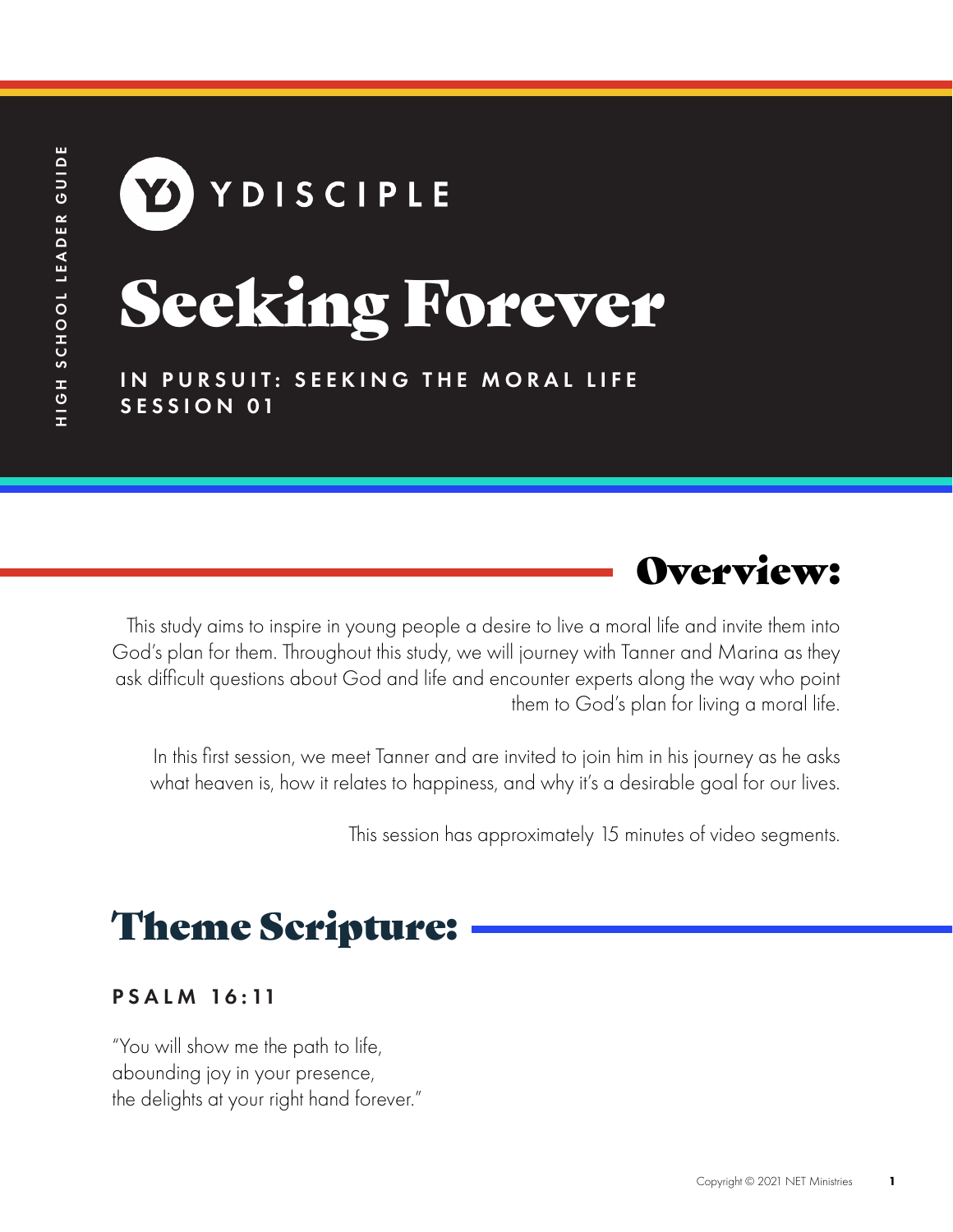### A Key to Using this Guide:

**ANYTHING IN ITALICS:** Important information for leaders. Not necessary to share with the group.

**REGULAR FONT:** To be shared aloud with the group.

**LEADER TIPS:** Check out the "Leader Tip" boxes in the margins for helpful hints.

### User Agreement

NET Ministries gladly grants permission to parishes, schools, and other licensees to tailor YDisciple resources to fit their unique leadership requirements, locale, and format preferences, including duplication and electronic transfer to multiple leaders in the same subscribing entity. However, no changes may be made to the substantive content of the material.

These resources are intended to be downloaded, printed for use, and duplicated by the subscribing entity only, and may not be electronically transferred or duplicated to a non-subscribing entity. Any unauthorized reproduction of this material or incorporation into a new work is a direct violation of US copyright laws. YDisciple and the YDisciple logo are trademarks of NET Ministries, Inc.

Scripture texts in this work are taken from the New American Bible, revised edition © 2010, 1991, 1986, 1970 Confraternity of Christian Doctrine, Washington, D.C. and are used by permission of the copyright owner. All Rights Reserved. No part of the New American Bible may be reproduced in any form without permission in writing from the copyright owner.

Writers: Annie Grandell; Emma Chaplin | Theological/Catechetical Advisors: Fr. Brian Park; Mark Berchem, MTS, MSW; David Rinaldi, MTS | Youth Ministry Advisor: Brianna St. Amour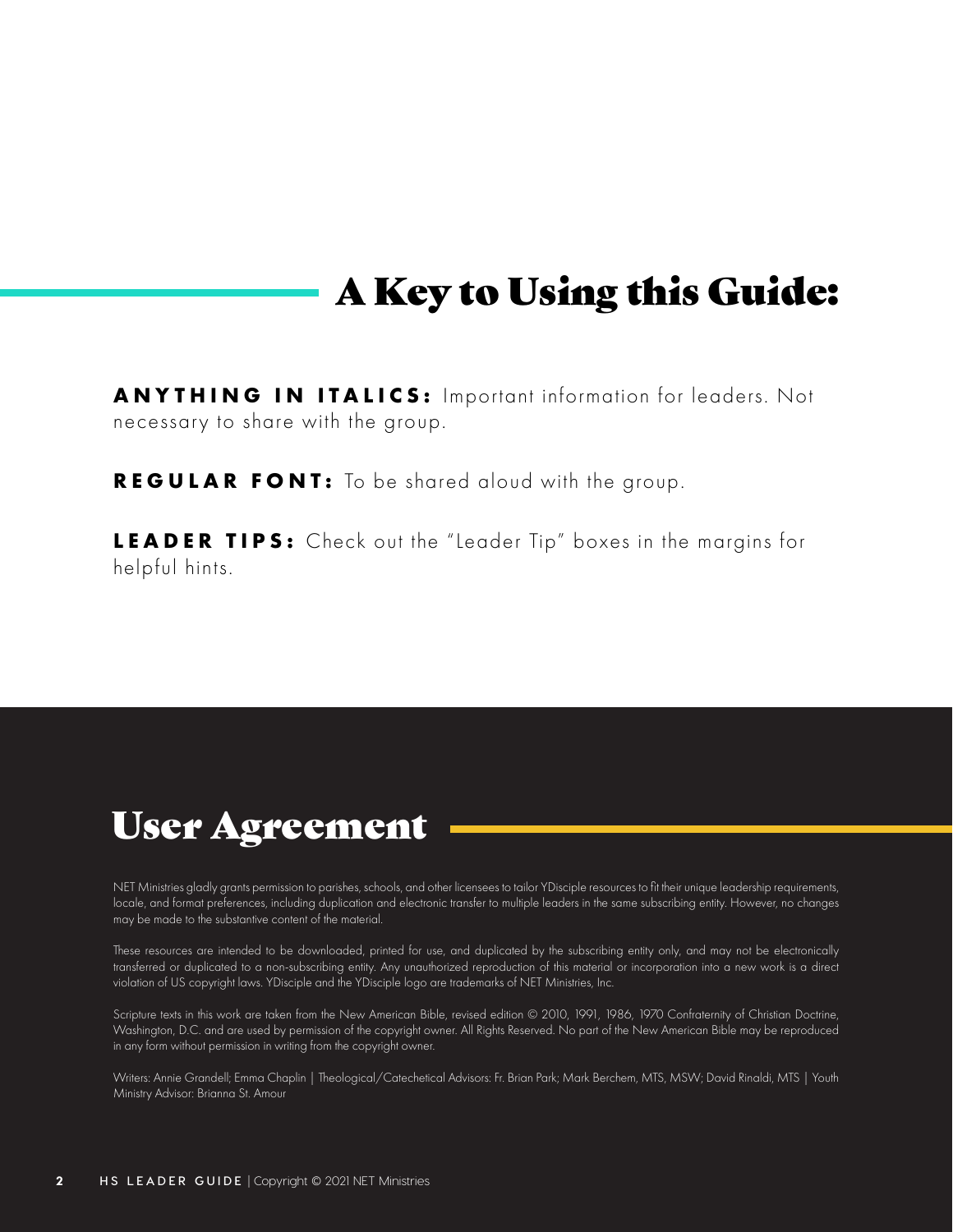### **Connect**

### 1. Check-In

*It is always good to check-in and ask, "How was your week?" demonstrating that you care about what is going on beyond your small group. You can ask generally or have them share "Highs and Lows." (High - best part of your week; Low - worst part)* 

### 2. Accountability

*In the last session of "*The Invitation," *your group was introduced to the concept of "The 5 S's of Accountability." These are 5 things that a disciple should be striving toward. Check-in each time you meet to see how everyone is progressing.* 

The 5 S's of Accountability: Service, Praying with Scripture, Sacraments, Overcoming Sin, Sharing Jesus with Others

### 3. Optional Activity

This session's optional activity is a screen game that you can run with any smart device. Scan the QR code to choose your game.

These games were shared with YDisciple from our friends at ProjectYM. Want even more great screen games? Visit their website: https://projectymgames.com/

### 4. Opening Prayer

*Read the theme verse, Psalm 16:11 (found on the first page of this guide) and then lead them*  in a prayer thanking God for the opportunity to be together and the opportunity to grow in faith, inviting the Holy Spirit to guide your time together. Conclude with a prayer together *such as the Our Father, Glory Be, or Hail Mary.*



Leader Tip For more on accountability, check

out this quick leader training video.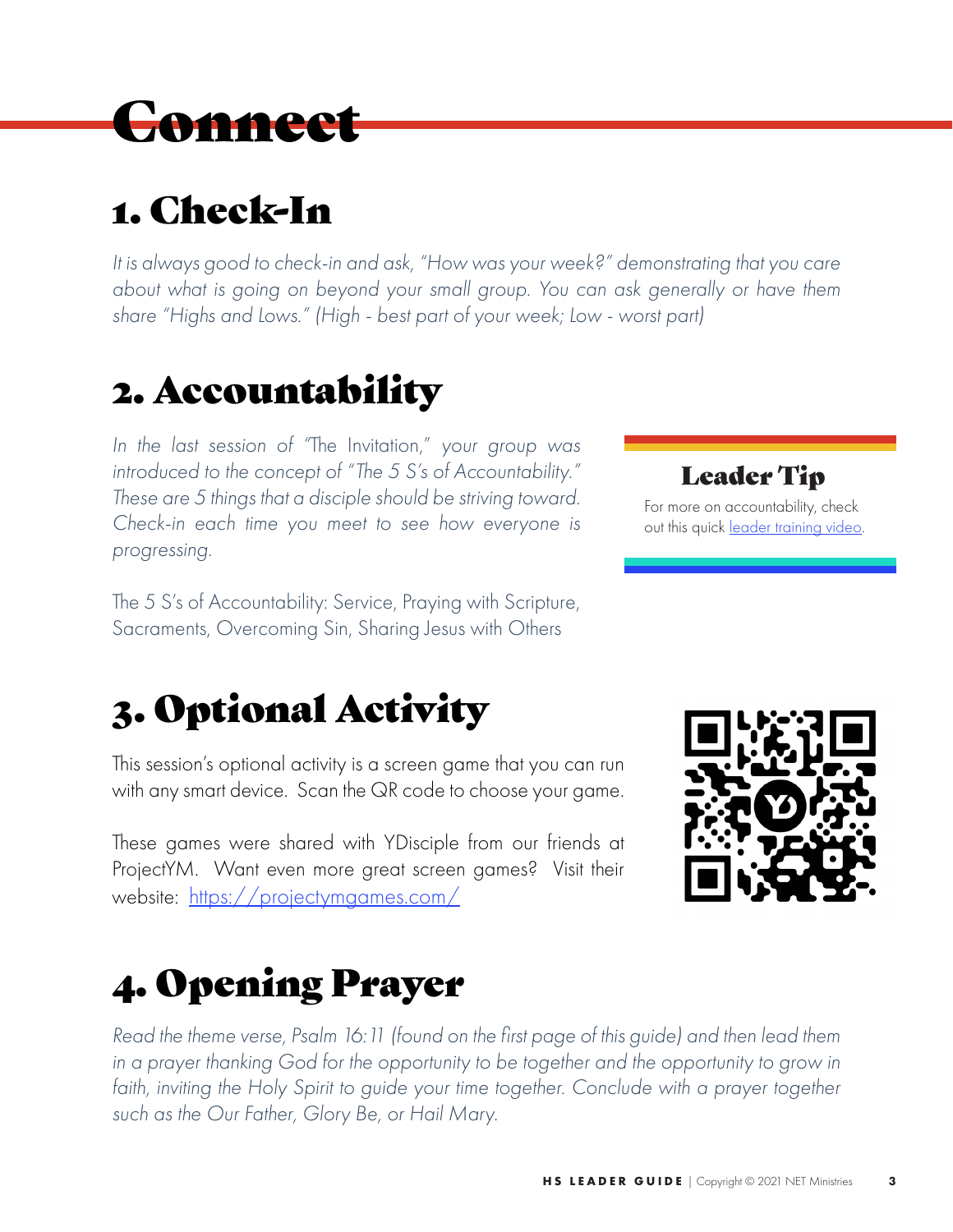## Discuss

#### Watch Video Segment #1

- WHAT IS ONE THING THAT STOOD OUT TO YOU?
- AT THE BEGINNING OF THE VIDEO, TANNER TALKS ABOUT CHASING THE "PEAK" IN BASEBALL, THEN IN ACTING, THEN IN A RELATIONSHIP. WHAT "PEAKS" HAVE YOU CHASED? IN OTHER WORDS, WHAT GOALS HAVE YOU PLACED A LOT OF IMPORTANCE ON? *Give them time to think it over and answer. If needed, prompt them with ideas like getting good grades, getting into a good college, starting for a sports team, being considered funny or popular, having a boyfriend/girlfriend, or with examples from your own life.*
- TANNER TALKS ABOUT HOW HAVING THAT TANGIBLE GOAL INFORMS HOW YOU WORK EVERY DAY TO ACHIEVE IT AND CAN HELP MOTIVATE YOU TO KEEP DOING THE WORK. DO YOU SEE THIS IN THE GOALS FROM YOUR OWN LIFE WE JUST TALKED ABOUT? HOW?
- IN A RELATIONSHIP WITH JESUS, THE END GOAL IS HEAVEN . WHAT DO YOU THINK OF WHEN YOU HEAR THE WORD "HEAVEN?" *Take your time with this question. Get their ideas out in the open, but don't use this time to correct their answers or go into the Church's teaching on heaven. This will come later in the discussion.*
- DO YOU THINK HEAVEN IS WORTH CHASING? WHY OR WHY NOT?

### Watch Video Segment #2

• FR. ANTHONY TELLS TANNER THAT HEAVEN IS HAPPINESS. HOW DOES THAT SIT WITH YOU? HOW DOES THAT LINE UP WITH HOW YOU THOUGHT OF HEAVEN?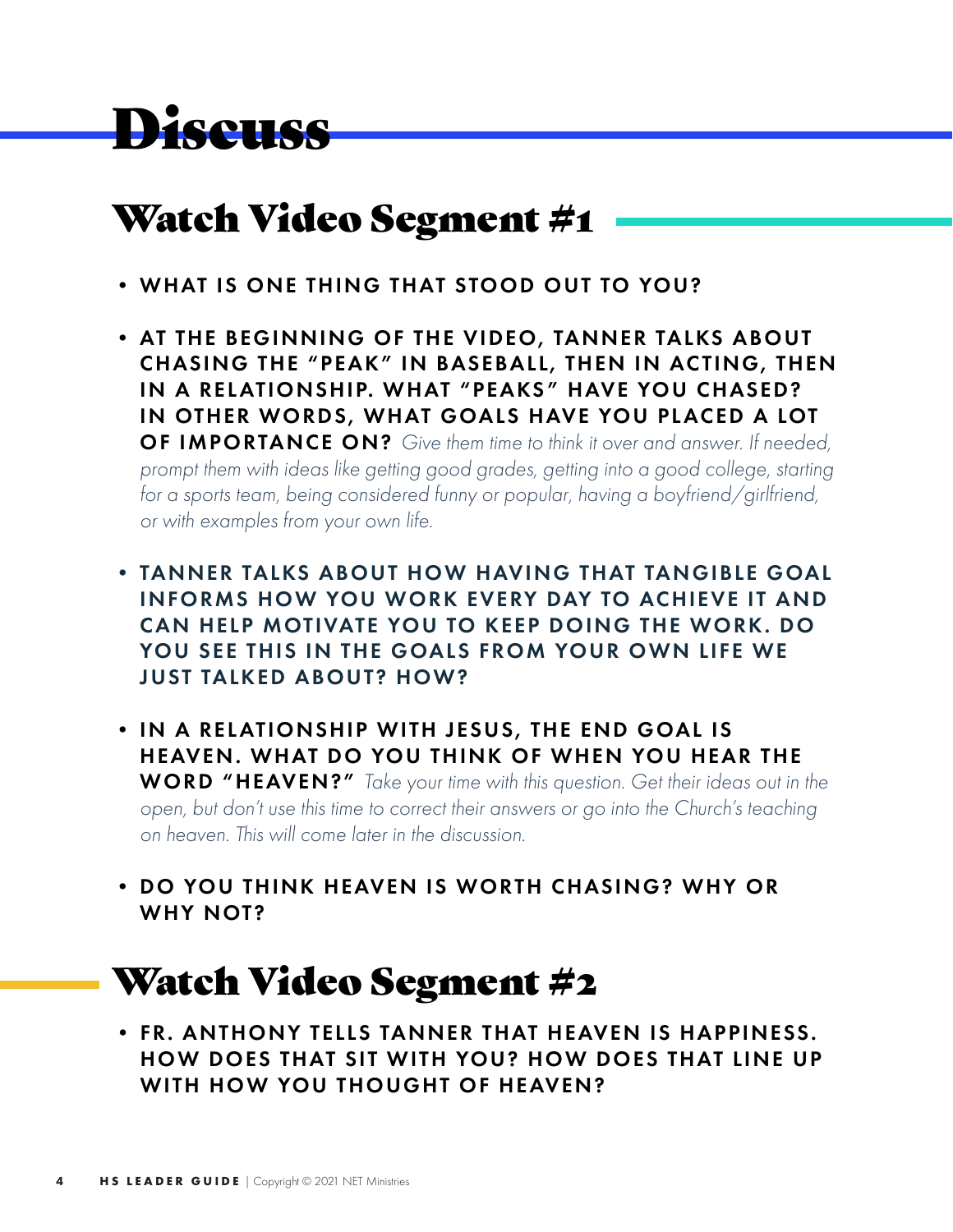- WHAT DO YOU THINK OF WHEN YOU THINK OF HAPPINESS? WHAT ARE THINGS THAT MAKE YOU HAPPY?
- TIM WAS TALKING ABOUT THE DIFFERENT "LEVELS" OF HAPPINESS. HOW DOES THE HAPPINESS THAT COMES FROM TACOS FEEL DIFFERENT FROM THE HAPPINESS THAT COMES FROM FRIENDSHIP?

St. Augustine says, "We all want to live happily; in the whole human race there is no one who does not assent to this proposition, even before it is fully articulated," (CCC 1718). In other words, everything we do is because we think it will make us happy, whether we realize it or not. The goals we aim to achieve are motivated by this desire for happiness.

- HOW DOES IT FEEL WHEN YOU TRY TO ACHIEVE A GOAL YOU THINK WILL MAKE YOU HAPPY AND YOU'RE NOT ABLE TO ACHIEVE IT OR SOMETHING STANDS IN THE WAY?
- WHAT ARE SOME THINGS YOU THOUGHT WOULD MAKE YOU HAPPY (AND MAYBE DID MAKE YOU HAPPY), BUT AFTER A WHILE THOSE EMOTIONS FELL FLAT?
- FR. ANTHONY TALKS ABOUT HOW WHEN SOMEONE IS HAPPY, YOU CAN SEE IT IN THEIR EYES. WHO DO YOU KNOW WHO 'S LIKE THAT? WHAT IS IT ABOUT THEM THAT MAKES YOU THINK THAT?



#### Fr. Anthony Ariniello

Often called "The Roller Blading Monk," Father Anthony Ariniello is a priest from the Community of the Beatitudes in Colorado. He spends much of his time leading missions with young people in Israel, Italy, and France. Learn more about him at BeatitudesMissions.org



#### Tim Glemkowski

Tim Glemkowski is the founder and president of L'Alto Catholic Institute, a not-for-profit apostolate dedicated to helping parishes form disciples. He is the author of the book "Made for Mission." Learn more about Tim at TimGlemkowski.com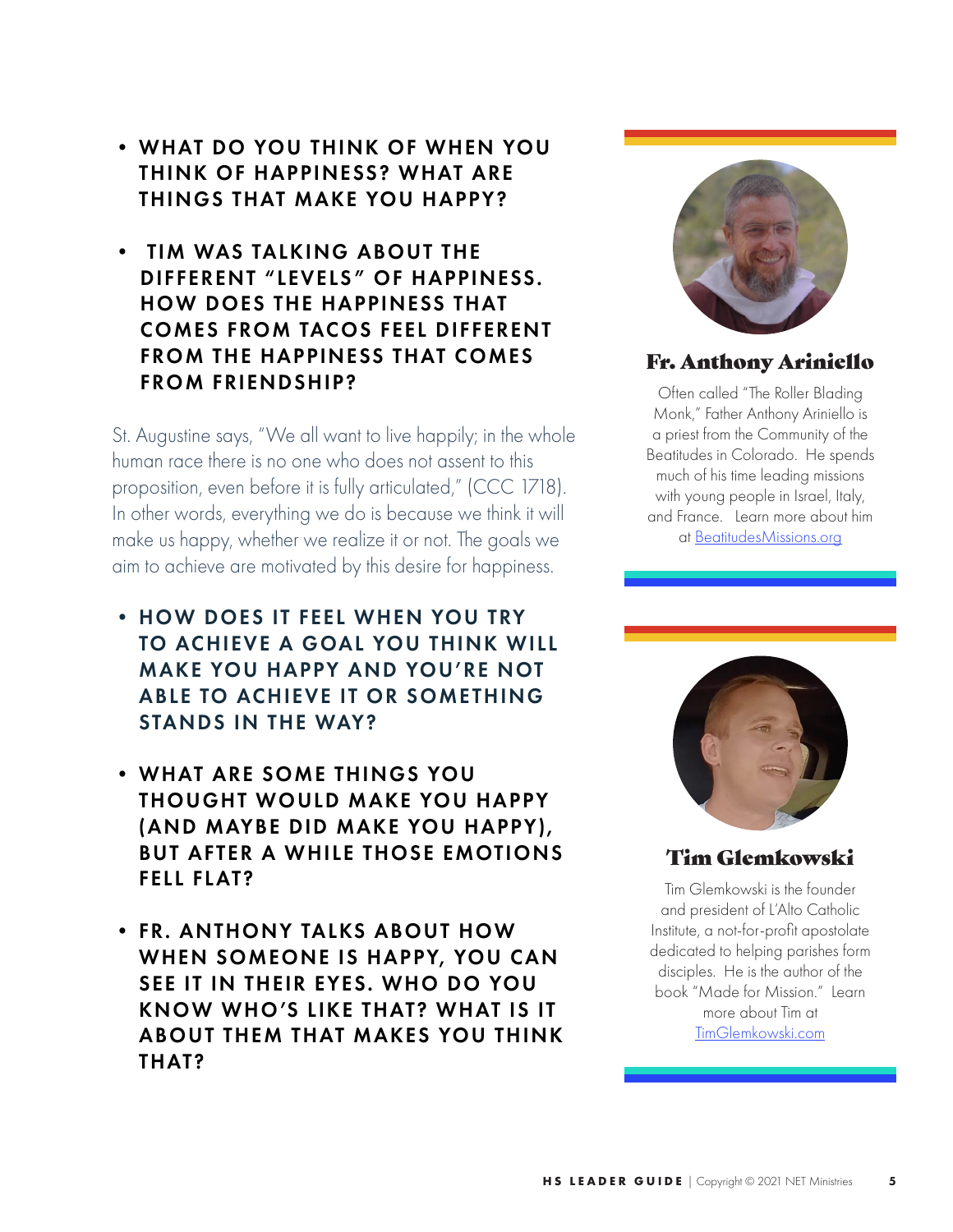Remember back to the start of the segment when Fr. Anthony tells Tanner that the word "beatitude" comes from the Greek word makarios, meaning happy. The Catechism tells us about the Beatitudes, "The Beatitudes respond to the natural desire for happiness. This desire is of divine origin: God has placed it in the human heart in order to draw man to the One who alone can fill it." (CCC 1718).

- DO YOU BELIEVE THAT A RELATIONSHIP WITH GOD CAN MAKE YOU HAPPY? HOW HAS A RELATIONSHIP WITH GOD MADE YOU HAPPY, OR HOW HAS IT NOT IN YOUR OWN EXPERIENCE?
- IF YOU WERE MADE FOR A RELATIONSHIP WITH GOD AND THAT RELATIONSHIP CAN BEST MAKE YOU HAPPY, DOES TANNER'S IDEA THAT HEAVEN IS A RELATIONSHIP WITH GOD CHANGE HOW YOU FEEL ABOUT HEAVEN? WHY OR WHY NOT?

### Watch Video Segment #3

- WHAT IS ONE THING THAT STOOD OUT TO YOU?
- FR. ANTHONY TALKS ABOUT IDOLS; THINGS THAT WE PUT BEFORE GOD THAT PREVENT US FROM TRUE HAPPINESS. WHAT DO YOU THINK ARE SOME THINGS THAT ARE STANDING IN THE WAY OF YOUR RELATIONSHIP WITH GOD RIGHT NOW? IN OTHER WORDS, ARE THERE THINGS IN YOUR LIFE THAT ARE MORE IMPORTANT TO YOU THAN GOD?
- AT THIS POINT, DO YOU THINK YOU WOULD BE WILLING TO GIVE UP THOSE THINGS TO GAIN HEAVEN?
- NOW THAT WE'VE TALKED A LITTLE MORE ABOUT WHAT HEAVEN IS, DO YOU THINK HEAVEN IS WORTH CHASING? WHY OR WHY NOT?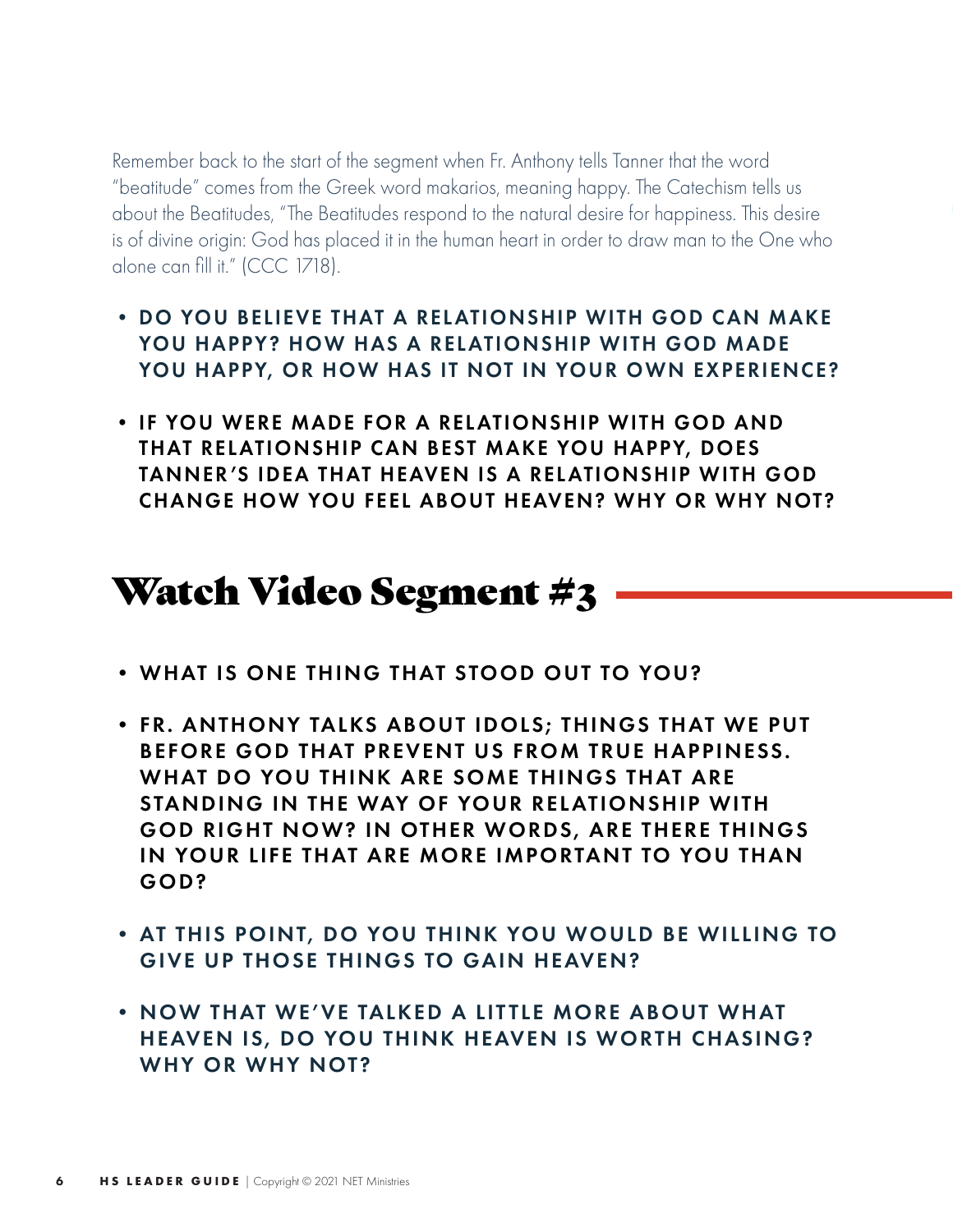# Commit

### Closing Prayer

At the end of the video, Tanner says that if heaven is the goal God created us for, there must be a way to get there. One of the things that God gives us to show us the way is the Ten Commandments. For our closing prayer today, we're going to take some time to reflect on the First Commandment and on the idols in our lives and give them over to the Lord.

*Begin with the Sign of the Cross, then read the First Commandment, Exodus 20: 2-5:*

"I am the LORD your God, who brought you out of the land of Egypt, out of the house of slavery. You shall not have other gods beside me. You shall not make for yourself an idol or a likeness of anything in the heavens above or on the earth below or in the waters beneath the earth; you shall not bow down before them or serve them."

Take time to quiet your heart and re-read the First Commandment. Then take some time to reflect silently or journal about the following questions:

- What are the things in my life that I spend the most time on?
- What things in my life do I spend the most time thinking about?
- What things do I spend the most money on?
- Are there things in my life that are more important to me than my relationship with God?
- What are concrete ways I have allowed these things to take precedence over my relationship with God?

If you're ready, take time right now to give these things over to God in your heart and recommit your life to Him. It can be helpful to picture a throne in your heart, and visualize giving Jesus that throne so he can be Lord of your life.

*Take a few moments to allow them to finish praying, then transition to this week's commitment.*